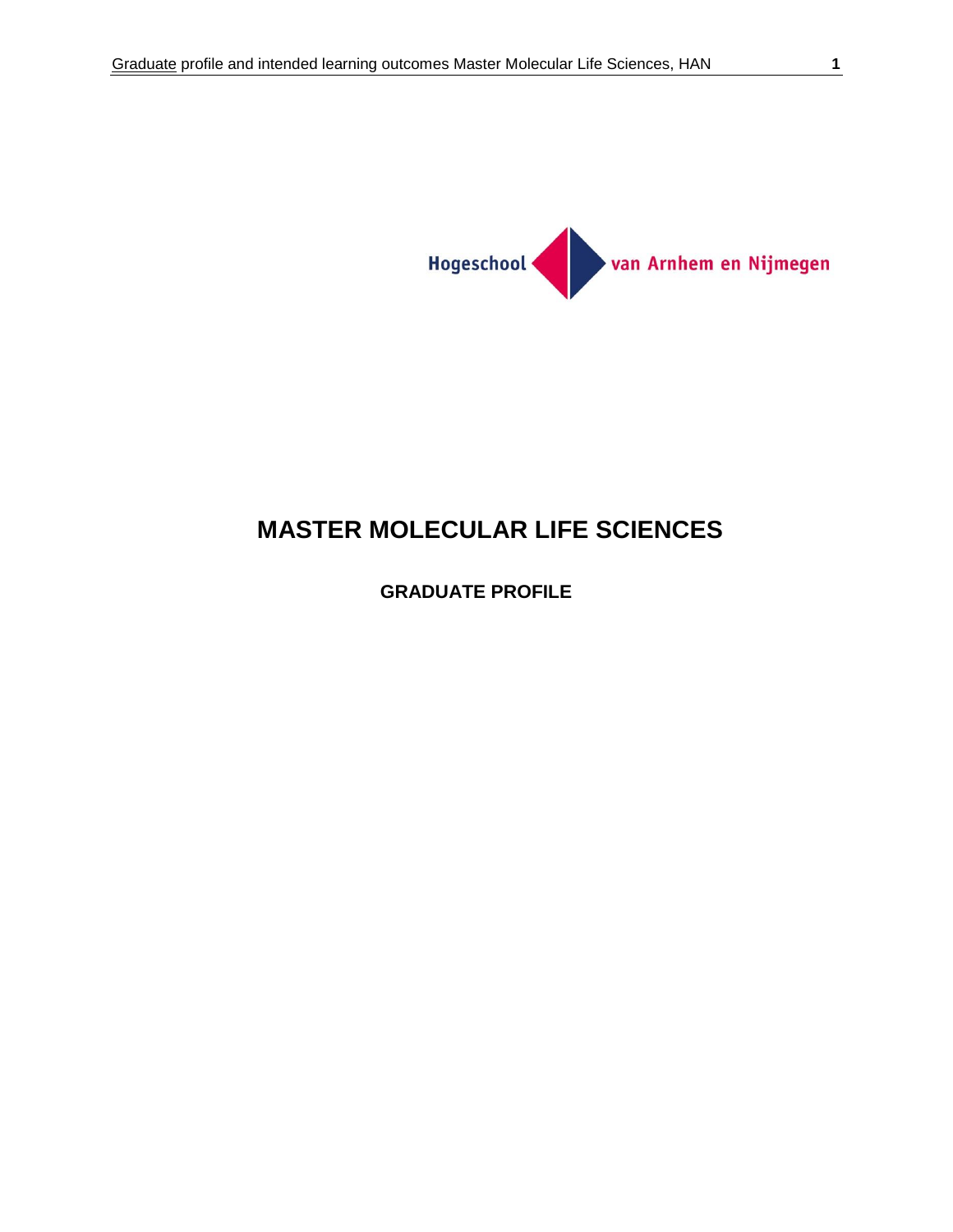# **Contents**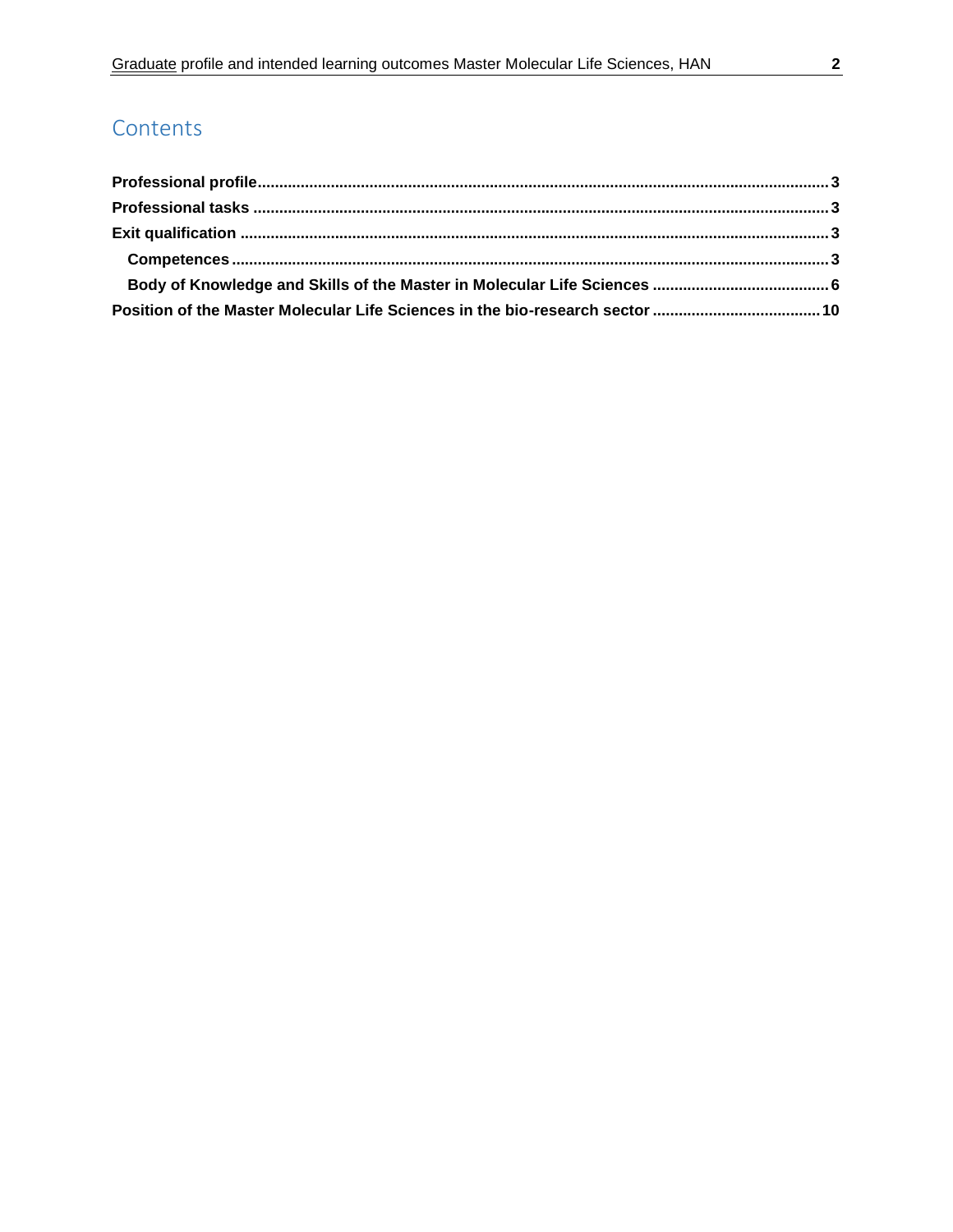# <span id="page-2-0"></span>Professional profile

The aim of our programme is to educate masters that are able to plan and control a project<sup>(\*)</sup> in applied research and/or product development in the bioscience sector.

( \* ) Projects can also be parts of projects and have a length of at least 3 months.

# <span id="page-2-1"></span>Professional tasks

The meet this aim, we have discerned three professional tasks for our Professional Master in Molecular Life Sciences:

- 1. to understand practical, economic, social and/or ecological needs of businesses, market and society that can be anticipated by biotechnology;
- 2. to apply fundamental knowledge in the area of molecular life sciences to find sustainable solutions for these needs;
- 3. to implement such solutions in a successful and efficient way by organizing their realisation in projects, considering the interdisciplinary dimension and communicating with different experts. Such projects have a duration of at least three months.

# <span id="page-2-2"></span>Exit qualification

# <span id="page-2-3"></span>**Competences**

To apply and translate knowledge for the realisation of innovation and implementation of projects in the bioresearch sector, the Master in Molecular Life Sciences needs to have specified competences. These core competences are defined in dialogue with representatives of the professional practice. The six competences are:

- Professional conduct and professional development.
- Designing strategies for applied research and product development
- Design, analysis and control of experiments
- Communication
- Managing Projects
- Advising

These competence indicators, together with the Body of Knowledge and Skills, form the final qualifications of the Master in Molecular Life Sciences.

The following section gives a more general description of the competences of the Professional Master in Molecular Life Sciences, and is compared with the Professional Bachelor graduates in the area of Life Sciences, and with the academic Master equivalent (see figure 3).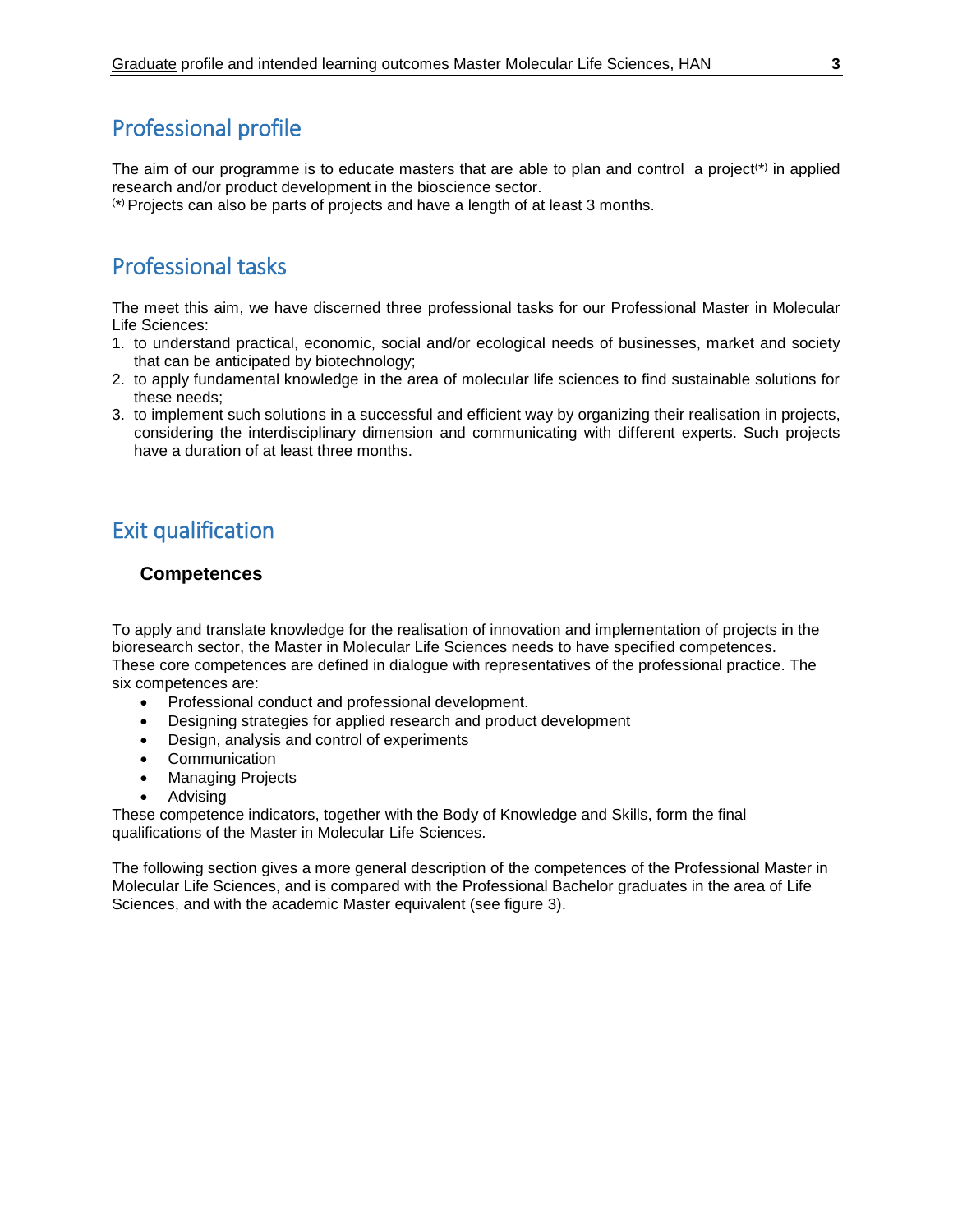

*Figure 3. Schematic presentation of the competence profile of the Master in Molecular Life Sciences (a Professional Master) in comparison to the Professional Bachelor and the Academic Master in the field of life sciences.* 

*The characteristic Competences of the Master in Molecular Life Sciences are Designing Strategies for applied research and product development and Managing Projects.*

The comparison of figure 3 shows that the two competences 'designing strategies for applied research and product development' and 'managing projects' are prominent competences for the Professional Master in Molecular Life Sciences. This in sharp contrast to the Academic Master programme in which designing (fundamental) research based on theory, curiosity and new ideas is key. Below follows an evaluation of the competences of our programmes and compares them with competences of the equivalent academic masters and bachelor graduates.

- 1. Graduates of all three type of programmes need to be professional in terms of being pro-active, team-oriented personalities who reflect on their own actions, deal with feedback and are open to learning. Both master graduates are expected to learn autonomously. While the academic master is mostly a theory-driven curious personality however, the professional master shows an entrepreneurial attitude. As the professional master functions at the interphase between different expertise, establishing a coherent network belongs to his/her professional conduct as well. In addition, we expect that masters are able to reflect on the quality of their projects, their own role in projects, and on their own professional personality.
- 2. Our Professional Master designs strategies for applied research and product development in a product-, goal- and market-oriented way. He/she understands practical, economic, social and/or ecological needs, He/she is aware of the information obtained by fundamental research, but also of other factors such as costs, competitors or the patent situation and uses this information to achieve the company aims.
- 3. The competence design, analysis and control of experiments is important for both two compared programmes. Professional experience will increase after graduation at bachelor level but master employees are expected to conduct design, analysis and control of experiments at a higher level of quality, complexity and independency compared to bachelor trained employees.
- 4. Communication is another competence necessary for both bachelor and master students. However, whereas bachelors communicate predominantly over their experiments within research groups, masters are expected to have professional written and oral communication skills enabling them to communicate beyond their own group. Moreover, while for academic master, communication occurs mostly with peers through publications and presentations, communication of the professional masters often occurs in an interdisciplinary context. Communication with experts of different fields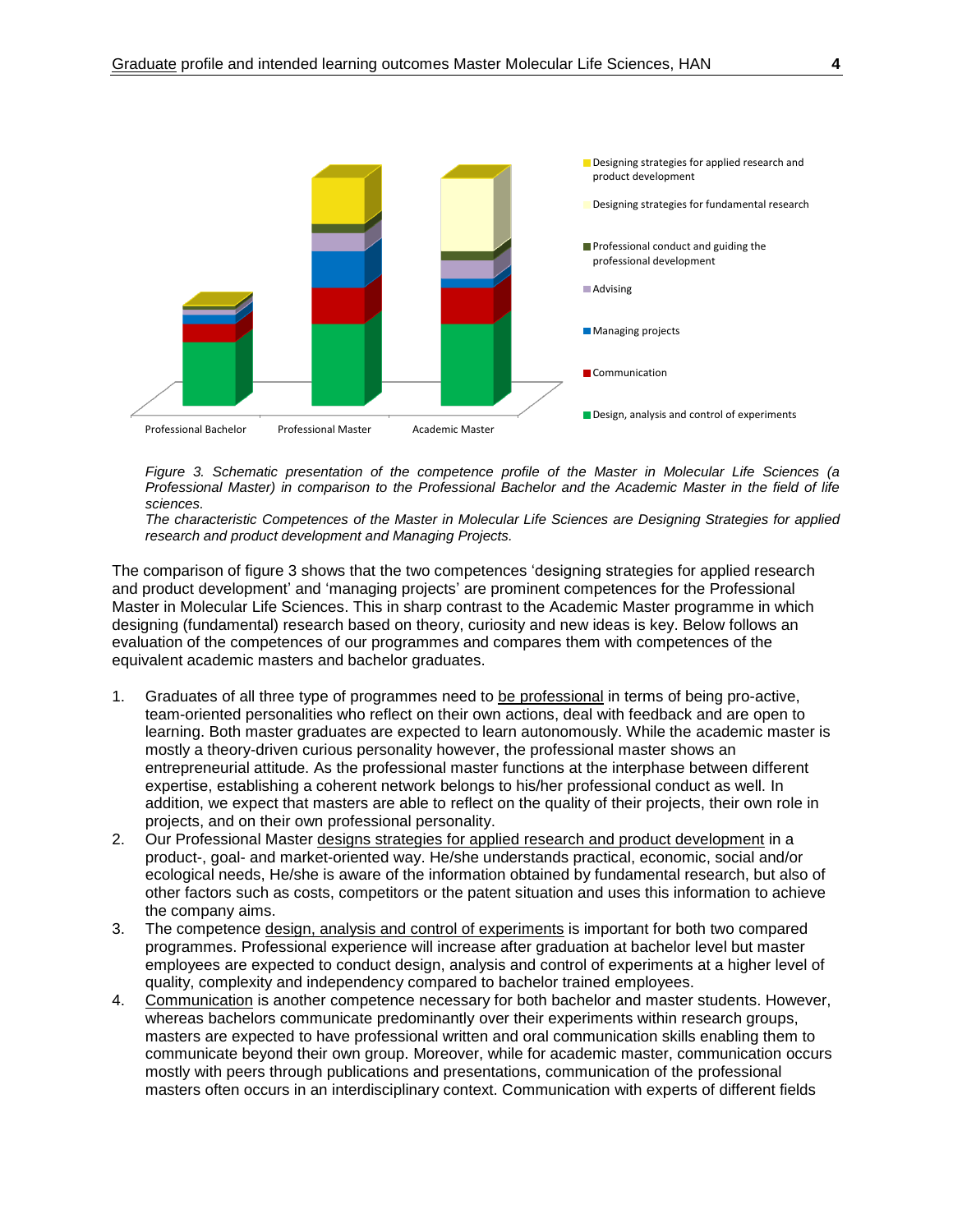such as biology, statistics, patents specialists, legal affairs or finance departments is important for the efficient realisation of entrepreneurial projects.

- 5. Managing Projects in terms of project aims, deliverables, value, risks, responsibility, communication time and costs is typical for the professional master. It is a minor competence of the bachelor graduate and of the Academic Master graduate.
- 6. In line with competence 4, the professional master mainly informs and advises about aims, multidisciplinary interest, project approaches and results to people within and outside their own department. In contrast, the academic master is able to provide argument-based advice about research projects to others. The Bachelor, in contrast, advises about lab equipment or experimental techniques within the research group.

## *Definition of the competence-indicators*

## *Competence 1:*

# *Professional conduct and guiding professional development*

- 1.1. Shows a professional, pro-active, curious, scientific and entrepreneurial attitude: adapts quickly, motivates him/herself, shows initiative, is goal-oriented, and acts honestly and efficiently
- 1.2. Works efficiently in a team (colleagues, project leader, client) during all phases of the project through open communication and by considering the needs of others.
- 1.3. Pro-activity contributes to setting up and maintaining a professional network.
- 1.4. Critically reflects on the project with respect to scientific project management approach and results.
- 1.5. Critically reflect on the own role in the course of a project.
- 1.6. Critically reflects on the own personality and how this influences professional conduct.
- 1.7. Defines personal learning goals (based on project/work requirements) and guides personal development to reach learning goals

## *Competence 2:*

## *Designing strategies for applied research and product development*

- 2.1. Is able to independently acquire knowledge in a new subject by consulting specific literature and other resources; is able to identify reliable and suitable sources; Discriminates between major and side issues
- 2.2. Combines information from different sources in the context of the own project
- 2.3. Defines the project aim in terms of products and/or results based on the acquired background information
- 2.4. Defines the quality requirements for products and processes based on legal requirements.
- 2.5. Designs different approaches that could lead to the project aim. Evaluates these possibilities and justifies the choice based on scientific arguments and practical parameters such as time, costs, quality and personnel
- 2.6. Designs a complete strategy leading to the project aim (project of about 3-4 months; see also: managing projects)
- 2.7. Identifies opportunities to patent products, results and strategies

## *Competence 3:*

## *Design, analysis and control of experiments*

- 3.1. Designs experiments based on the required quality and quantity of the product or result.
- 3.2. Applies strict logical thinking to draw conclusions from the results and interprets them:
	- in the context of the experiments
	- in the context of the project aim (helicopter view)
	- in comparison to other analyses, reference/theoretical values, and quality requirements.
- 3.3. Solves practical problems if experiments do not work as planned (trouble shooting); couples back to the theory or consults colleagues if necessary; suggests alternative experiments.

#### *Competence 4: Communication*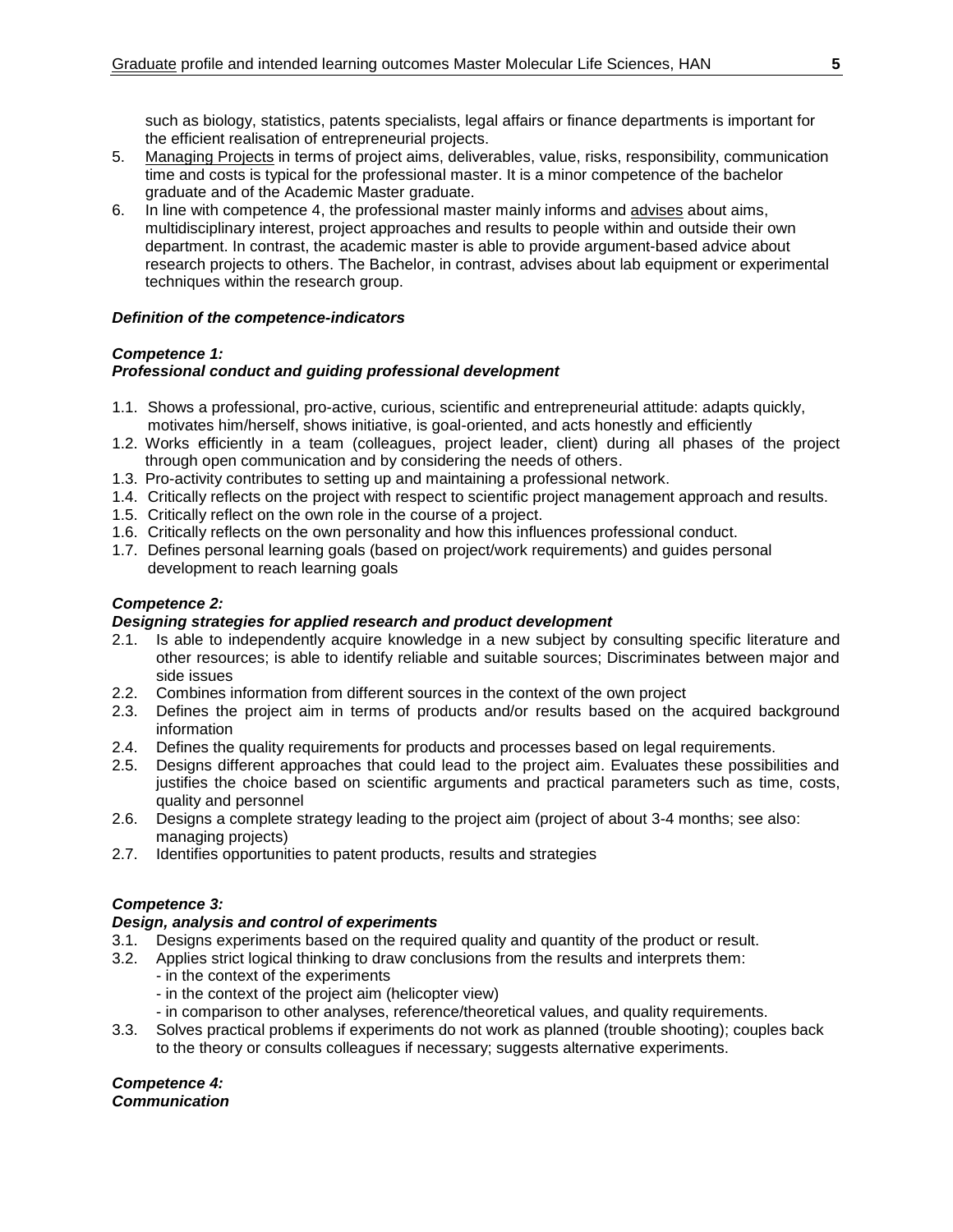- 4.1. Reports project plans and results in English according to the standard format used in the company/field and meets the scientific international conventions criteria.
- 4.2. Presents project plans and results in English to colleagues, other researchers in the field or to clients. The presentation is at a level equivalent to a presentation at an international symposium
- 4.3. Describes the key message of the project relevant for patenting, registration, and/or business development. Uses terminology that is understandable for experts from different departments
- 4.4. Organises and moderates meetings
- 4.5. Contributes to the efficiency of meetings by being prepared and actively participating
- 4.6. Keeps client and project members informed about project progress at all stages, especially when the project is not progressing as planned
- 4.7. Shows initiative to adapt communication styles to the others and the situation at hand

#### *Competence 5: Managing projects*

Takes responsibility for a project by:

- 5.1. Defines project deliverables based on the needed quality and quantity
- 5.2. Identifies project risks based on the (experimental) approach and on (putative) competitors
- 5.3. Defines project exclusions
- 5.4. Organizes the project in phases and defines decision points/ milestones
- 5.5. Describes the project organisation including the responsibilities of all project members
- 5.6. Writes a communication plan concerning all project members and parties involved
- 5.7. Describes a schedule based on the (experimental) plan
- 5.8. Describes the required budget
- 5.9. Performs his/her responsibilities
- 5.10. Approaches others if they do not perform to their responsibilities
- 5.11. Sets priorities and works efficiently towards the defined project aim/deliverables
- 5.12. Is in control of the project during all phases by being pro-active if the project does not run according to the plans and initiating an alternative strategy
- 5.13. Is flexible with changing circumstances by adapting the experimental, project and/or communication strategy
- 5.14. Obtains the deliverables in time and with the described resources; if not, reasons and justifies the decisions that have been taken in the course of the project

## *Competence 6:*

#### *Advising*

- 6.1. Actively involves different specialist to collect advise contributing to the progress of the project.
- 6.2. Actively participates in a discussion about related projects by asking critical questions and suggesting follow-up experiments.
- 6.3. Advises about follow-up projects of the own project.
- 6.4. Integrates own project results in the multidisciplinary defined goals and advises other departments
- 6.5. Gives advice about choosing new equipment or methods based on project goals, overall goals and available resources

# <span id="page-5-0"></span>**Body of Knowledge and Skills of the Master in Molecular Life Sciences**

Upon graduation, the student ...

## *Molecular biology (techniques)*

- has knowledge and insight of genes, chromosomes, plasmids mutations/ SNPs
- understands the principle of all standard techniques to detect DNA (such as Southern Blot, PCR, FISH, (next generation) sequencing), RNA (such as Northern blot, RT-PCR, expression array, RNAseq, in situ hybridization) and proteins (SDS-PAGE, Western blot, immunocytochemistry, immunohistochemistry, protein array, mass spec) and can apply the appropriate technique to answer a question about the presence, quantity or localization of DNA, RNA or protein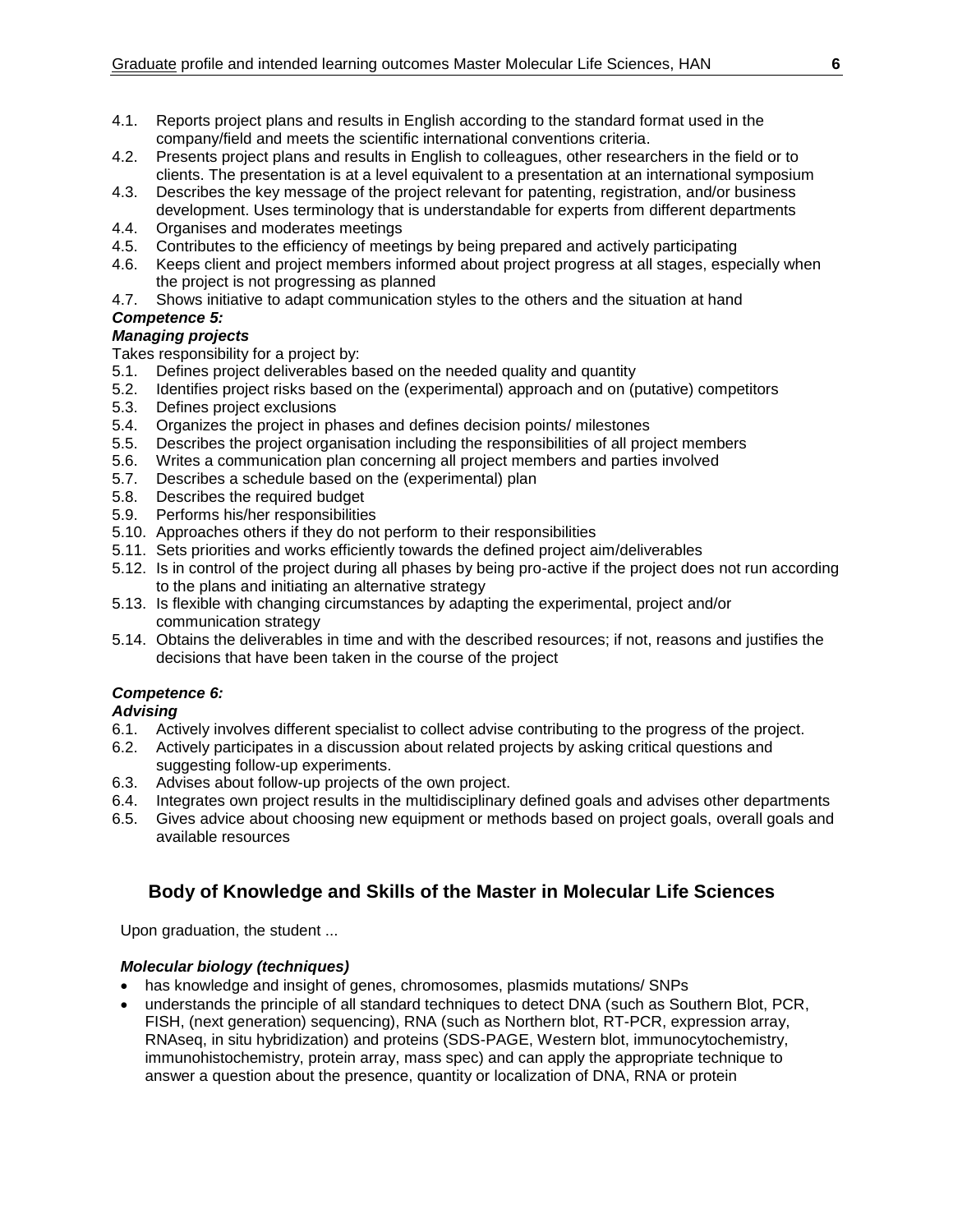- understands how gene expression is regulated in prokaryotes and eukaryotes and applies this knowledge to heterologous gene expression
- is able to design a strategy for gene cloning and heterologous expression
- understands the mechanisms of gene silencing by siRNA and is able to apply siRNA to downregulate gene expression
- is able to design a (conditional) knock-out strategy

#### *Cell biology (techniques)*

- has knowledge and insight of prokaryotic and eukaryotic cells, function of organelles, cell cycle regulation, DNA repair, signal transduction, protein modification and localization
- understands the principle of techniques to analyze cell proliferation, cell cycle, apoptosis, protein modification and can apply these techniques to answer question on such cellular functions
- has knowledge and insight of the molecular mechanisms that contribute to cancer development and can apply this knowledge for the design of cancer diagnostics and anti-cancer drugs

#### *Biochemistry (techniques)*

- has knowledge and understanding of the physic-chemical properties of proteins, nucleic acids (DNA, RNA), sugars, lipids, endotoxin, salt, viruses and bacteria
- has knowledge and understanding of biomolecule purification methods (such as size exclusion chromatography, ion exchange, hydrophobic interaction, ultrafiltration, affinity chromatography, precipitation, filtration, drying) and is able to choose a purification method depending on the composition of the original sample and the biomolecule to be purified
- has knowledge and understanding about methods to analyse biomolecules (such as NMR, chromatography, enzyme assays, ultrafiltration, absorption measurement, selective breakdown, enzyme immune-assay) and is able to choose an analytical method based on the biomolecule(s) to be analyzed
- has knowledge and insight of metabolic pathways, cell chemistry and biosynthesis and can apply this knowledge to optimize metabolite production (metabolic engineering)

#### *Enzyme production*

- knows the industrial applications of enzymes
- is able to set up an enzyme activity test

#### *Vaccine discovery*

- has knowledge and understanding of the immune response to pathogens (action of innate and adaptive immune system, induction and effects of cellular and humoral immunity, mechanisms for induction of memory)
- understand the mechanisms by which micro-organisms can cause disease
- knows different types of vaccines (such as attenuated, inactivated, subunit, recombinant, DNA), their mode of action and their advantages and disadvantages
- is able to choose a vaccine antigen, adjuvant and administration route depending on the immune response that is required and on practical aspect
- knows different vaccine production platforms, their advantages and disadvantages
- is able to design experiments to test the potency of a vaccine

## *Development of diagnostic tests*

- knows different types of diagnostic tests, their principle of action and their advantages and disadvantages
- is able to define the importance of sensitivity, specificity, and practical aspects such as costs, duration or required staff training based on the desired application of the diagnostic test
- has insights in the principles, advantages and disadvantages of different diagnostic tests, e.g. serology and molecular diagnostics, such as ELISA, (M)IFA, (g), (multiplex)PCR, MFI, IB, HAI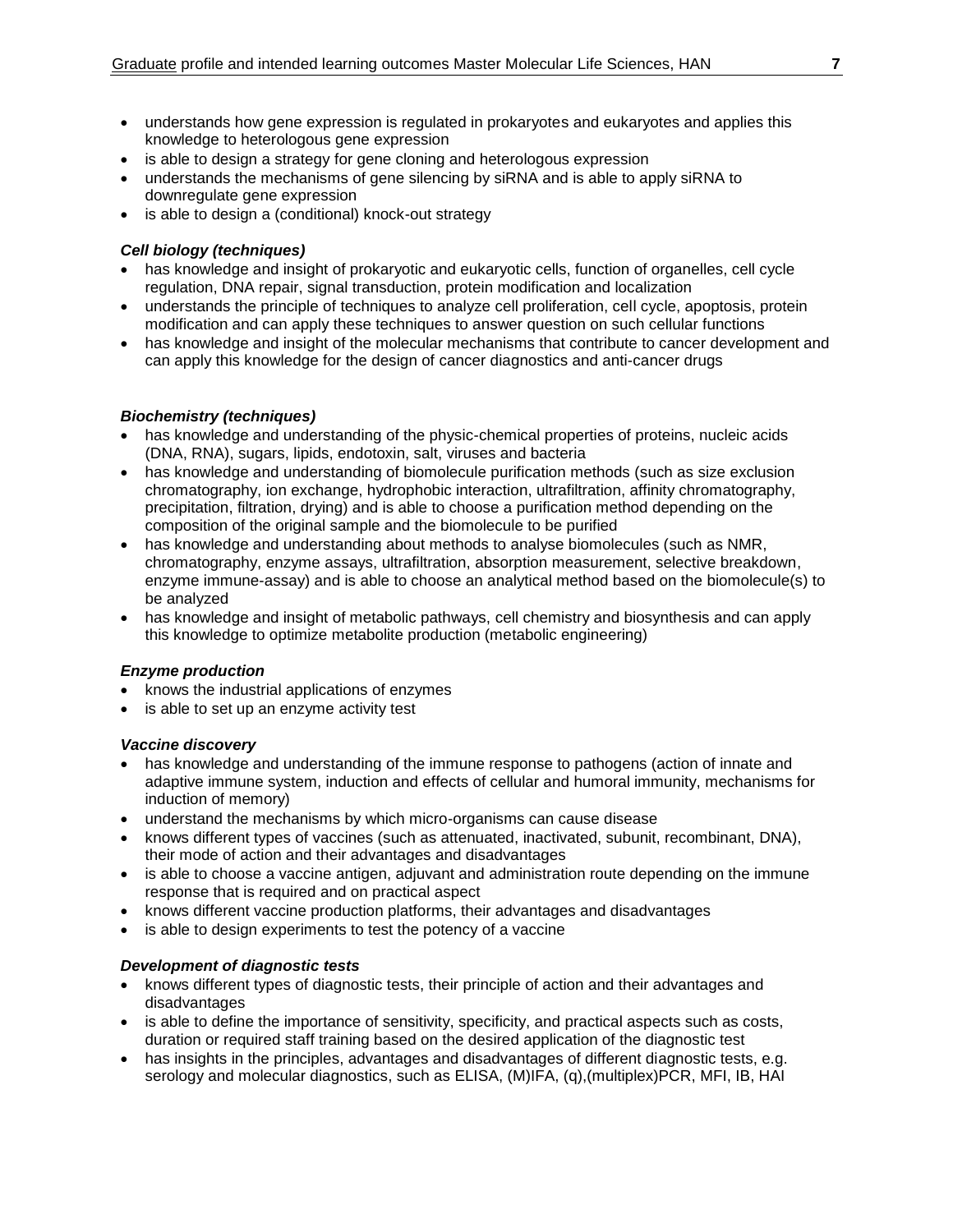• is able to choose a type of diagnostic test based on the required specificity, sensitivity and practical aspects such as duration, requirement for staff training

## **Drugs Discovery, Development and Delivery**

- understands the principles of pharmacology, pharmacokinetics & drug-biotransformation, and pharmacodynamics
- knows and understands drug design principles
- knows and understands the principle of different types of drugs and treatment approaches (small molecules, antibodies, gene therapy, chemotherapy, radiotherapy, immunotherapy), their advantages and disadvantages.
- Understand the procedures and principles involved in the preparation and structural analyses of unknown substances using UV, IR, MS, and NMR.
- is able to choose one type of drug as an active pharmaceutical ingredient depending on the desired biological effect
- is able to choose a delivery system based on desired selectivity and bio-availability
- is able to design a strategy to measure the bio-availability of the drug
- is able to choose appropriate in vitro and in vivo assays to test the efficacy and the toxicology of a drug
- knows with animal models can be used to test drugs, and the advantages and disadvantages of these models
- knows the different phases of clinical studies and what is required to enter the clinical phase of drug development
- knows that structure-analysis can be used to predict the function of the biomolecule and to discover interaction partners/ drugs

#### *Quality assurance and quality control*

- is able to define quality requirement for products and processes based on requlatory quidelines (ICH guidelines)
- is able to describe a target product profile and critical quality attributes
- is able to design a strategy to validate a diagnostic test
- is aware of the requirements for entering the clinical phase, and for market entry

#### *Process development and optimization*

- knows the advantages and disadvantages of different production strains and is able to choose a suitable production strain for the production of specific proteins
- is able identify critical parameters in the process
- tests critical parameters in the production process (USP and DSP) and interprets the outcome
- is aware of the fact that scaling up or down requires process re-optimization

#### *Biobased economy*

- Is able to explain the main principles of a biobased economy and its new technological challenges
- Is able to explain the difference between first, second and third generation feedstocks
- Is able to describe the steps needed to convert plant biomass into fermentation feedstock
- Is able to describe the technological challenges by using biomass as fermentation feedstocks

## *Statistics and experimental design*

- understands the meaning of the statistical terms: statistical hypotheses, type of variable (continuous / categorical), association versus causation, confounding variables, variation, normal distribution, population versus sample, dependent and independent observations, point-estimate and confidence interval, descriptive statistics, p-value and statistical significance, log-transformation
- understands the principle and application of statistical hypothesis, hypothesis test, one- or twotailed test, p-value; adjustment for multiple testing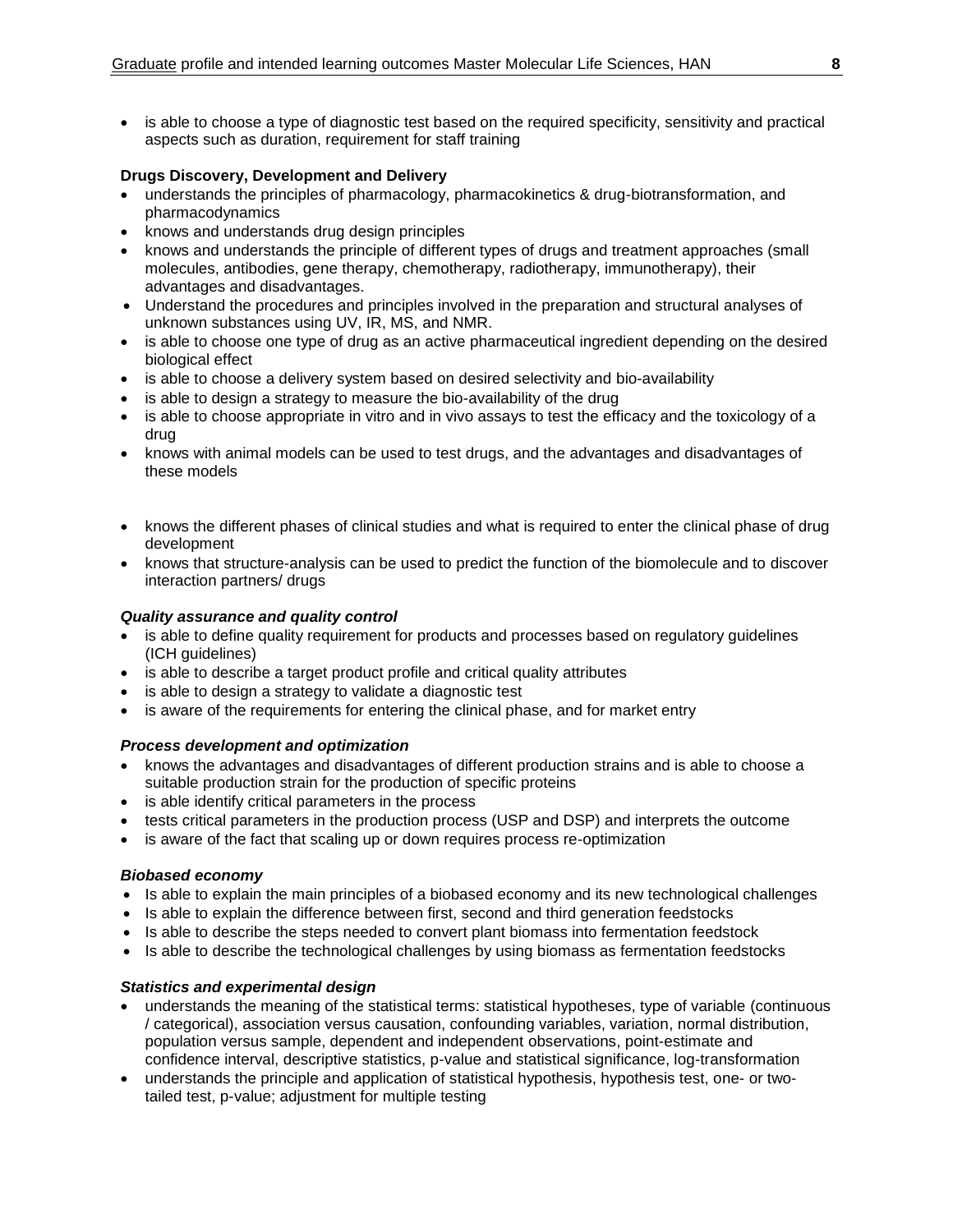- is able to translate the research question into an appropriate statistical question, experimental setup and corresponding statistical analysis
- has awareness of power and sample size calculations
- understands the meaning of experimental design and the terms: completely randomized design, randomized block design, controlled experiment, case-control study, cross-over design, factorial Design, screening design, comparative designs, optimization design
- is able to design and analyze a process optimization experiment using experimental design
- understands the differences between superiority versus equivalence testing
- $\bullet$  Is able to choose the appropriate statistical method (e.g. t-test, ANOVA, regression) to analyze continuous data
- is able to determine the accuracy, sensitivity and specificity of a diagnostic test; is able to interpret chi2 tests, logistic regression, odds ratios and ROC curves
- is able to interpret a Kaplan Meier curve
- is able to report the results with tables and graphics
- is able to use statistical software (e.g. SPSS or minitab)

#### *Bioinformatics*

Databases en analysis tools

 The student is familiar with biological databases Databases (such as Uniprot, Genbank, PDBe, PFAM, PROSITE, CDD, PubMed, KEGG.EBI, EMBL, NCBI and tools (such as Analysis of restriction sites, Primer design and characterisation, BLAST, MSA tools (Clustal), protein characterization tools)

Sequence annotation (DNA and protein sequences)

- Is able to use the principles of transcription, mRNA processing, translation, post-translational modifications and protein structure/domains to read sequence annotation.
- Knows the principles of gene prediction.
- Knows method to verify sequence annotation and is able to apply these methods.
- Sequence alignment and score matrices
- Knows the concepts to make (multiple) sequence alignments.
- Is able to explain the concept of alignment score and e-value.
- Knows the features of a qualitatively good alignment.
- Is able to perform BLAST-searches and analyse the results in a correct way.
- Is able to explain the difference between a local, semi-global and global alignment.
- Is able to illustrate the use of (multiple) sequence alignments.
- Is able to use multiple sequence alignment tools in a correct way.

Homology and Phylogeny

- Is able to explain the concept of homology.
- Is able to explain the difference between homologues, orthologues and paralogues.

High-throughput data analysis

- understands the principle steps in analyzing high-throughput data obtained by –omics approaches.
- has analyzed and interpreted a limited number of high-throughput data and is able to communicate to specialists about such analyses

## *Intellectual properties*

- is aware of the rights derived from intellectual properties and understands which implications these have for the production of generics and biosimilars
- is able to use patent databases to identify patent blocks
- is aware that he/she needs to contact patent experts if he/she is not sure how to interpret patent databases

## *Bio-business*

- understands the meaning of the terms business models and business development, business value and financing
- is able to translate his/her projects plans in a concise business plan